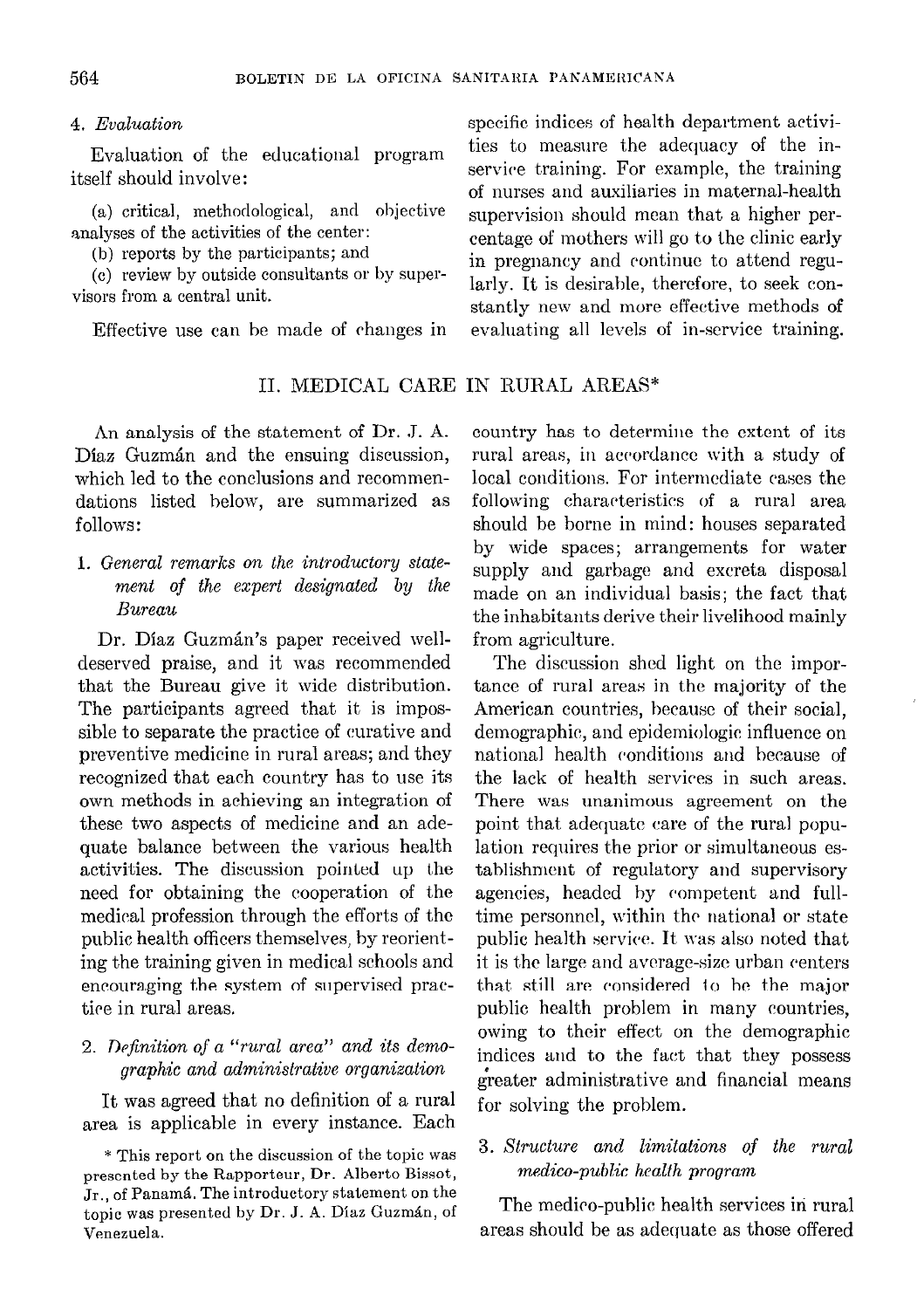to the nation's urban inhabitants, in keeping with the specific objectives pursued and the quantitative and qualitative limitations imposed by the nature of the rural population.

(a) In the least developed rural areas, preventive and curative activities are so closely related that, in most countries of America, they should be organized as an integral unit. Rather than constituting an end in itself, the organization of medical care, both curative and preventive, in the rural health centers is one of the many means that should be used within an over-al1 coordinated public health structure, so as to assure the inhabitants of rural localities of the same leve1 of health that is sought for the urban population. Problems related to housing, agricultura1 production, home improvement, and general cultural and living standards merit the same degree of attention as medico-public health problems on the part of special agents or, under certain conditions, on the part of public officials duly trained for this work.

(b) Minimum medico-public health services in rural centers:

(i) environmental sanitation, with emphasis on water supply and excreta disposal;

(ii) control of infecto-contagious diseases;

(iii) maternal and Child health;

(iv) medical care: consultations and hospitalization (childbirth, emergency aid) and ambulance facilities;

(v) statistics, with emphasis on the medical certification of causes of death;

(vi) laboratory facilities; and

(vii) health education.

 $\pmb{\Delta}$ 

İ

#### 4. Integration with urban services

If the rural services are to fulfill their objectives, they should be integrated with the urban services, thereby forming a single institutional network, on a regional basis, in which each service carries out functions that are supplemented by others within the same socio-demographic zone. This network should include district and regional centers of growing specialization, equipped in such

a way as to provide the less differentiated centers with routine supplementary services, consultation, training, and supervision. At the same time, a prerequisite for the steady growth of the rural services is the existence of appropriate agencies, within the national public healthservice, for hacking, supporting, and coordinating the rural services.

#### 5. Organixation and administration

#### $(a)$  Basic information

A general, though simple, medico-public health survey should be carried out in each locality where a rural health center is to be established, to serve as a guide in determining the relative importance of each problem and the emphasis to be placed on each aspect of the program. The periodic revision of such surveys and the annual study of the demographic indices will determine any shift of emphasis required in the programs already under way.

(b) Personneì

(i) Minimum personnel:

1 public health officer-physician;

- 2 clinic auxiliaries (one of them a midwife); nurse, if possible;
- 1 auxiliary in sanitation and statistics;
- 1 service employee;
- 1 chauffeur, if there are ambulances.
- (ii) The medical and auxiliary personnel who are to work in the rural health centers should be as well trained to perform their duties as those in urban centers. Therefore, the program to be studied for providing medical care services in rural health centers should give special attention to the adequate training of personnel before and during their period of service. Each country should estab-Iish a rational training system, with levels corresponding to the various posts that the rural physicians and other personnel are to fill.
- (iii) Attention was called to the extreme importance of offering the personnel of rural services attractive working conditions, especially with respect to